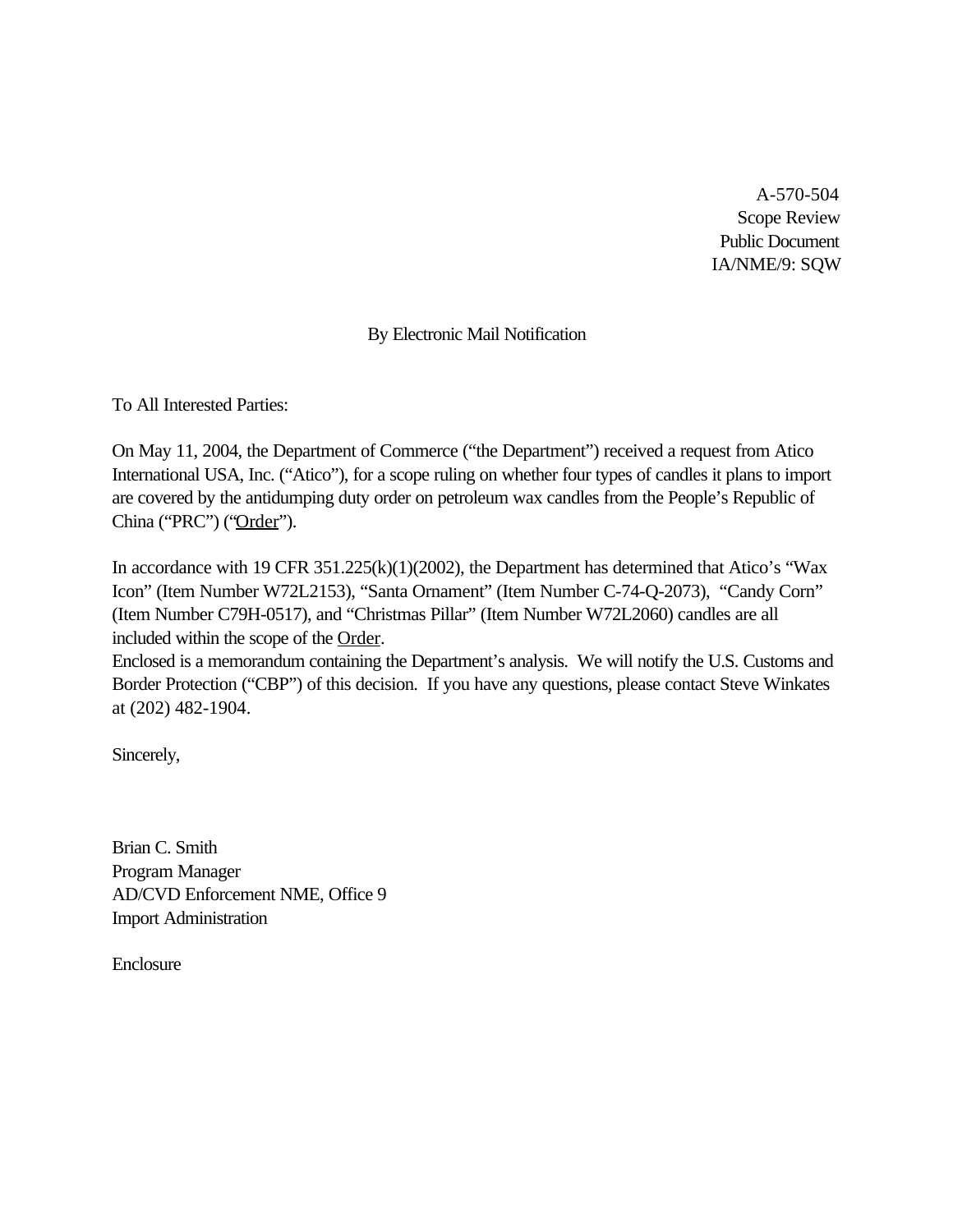A-570-504 Scope Review Public Document IA/NME/9: SQW

| <b>MEMORANDUM FOR:</b> | Barbara E. Tillman<br><b>Acting Deputy Assistant Secretary</b><br>for Import Administration                                                              |
|------------------------|----------------------------------------------------------------------------------------------------------------------------------------------------------|
| FROM:                  | James C. Doyle<br>Director, Office 9<br><b>Import Administration</b>                                                                                     |
| <b>SUBJECT:</b>        | Final Scope Ruling: Antidumping Duty Order on Petroleum Wax<br>Candles From the People's Republic of China (A-570-504);<br>Atico International USA, Inc. |

## **Summary**

On May 11, 2004, the Department of Commerce ("the Department") received a request from Atico International USA, Inc. ("Atico"), for a scope ruling to determine whether four types of candles are included within the scope of the antidumping duty order on petroleum wax candles from the People's Republic of China ("PRC"). Antidumping Duty Order: Petroleum Wax Candles from the People's Republic of China, 51 FR 30686 (August 28, 1986) ("Order"). In accordance with 19 CFR 351.225(k)(1), we recommend that the Department determine that Atico's "Wax Icon," "Santa Ornament," "Candy Corn," and "Christmas Pillar" candles are all included within the scope of the Order.<sup>1</sup>

## **Background**

On May 11, 2004, the Department received a letter from Atico, dated May 10, 2004, requesting a scope ruling on the four types of candles. On October 25, 2004, we provided counsel for the National Candle Association ("NCA"), petitioner and the domestic producer in this proceeding, with an

 $<sup>1</sup>$  The Department has developed an internet website that allows interested parties to access prior</sup> scope determinations regarding the Order. This website lists all scope determinations from 1991 to the present. It can be accessed at http://ia.ita.doc.gov/download/candles-prc-scope/index, and will be updated periodically, to include newly issued scope determinations.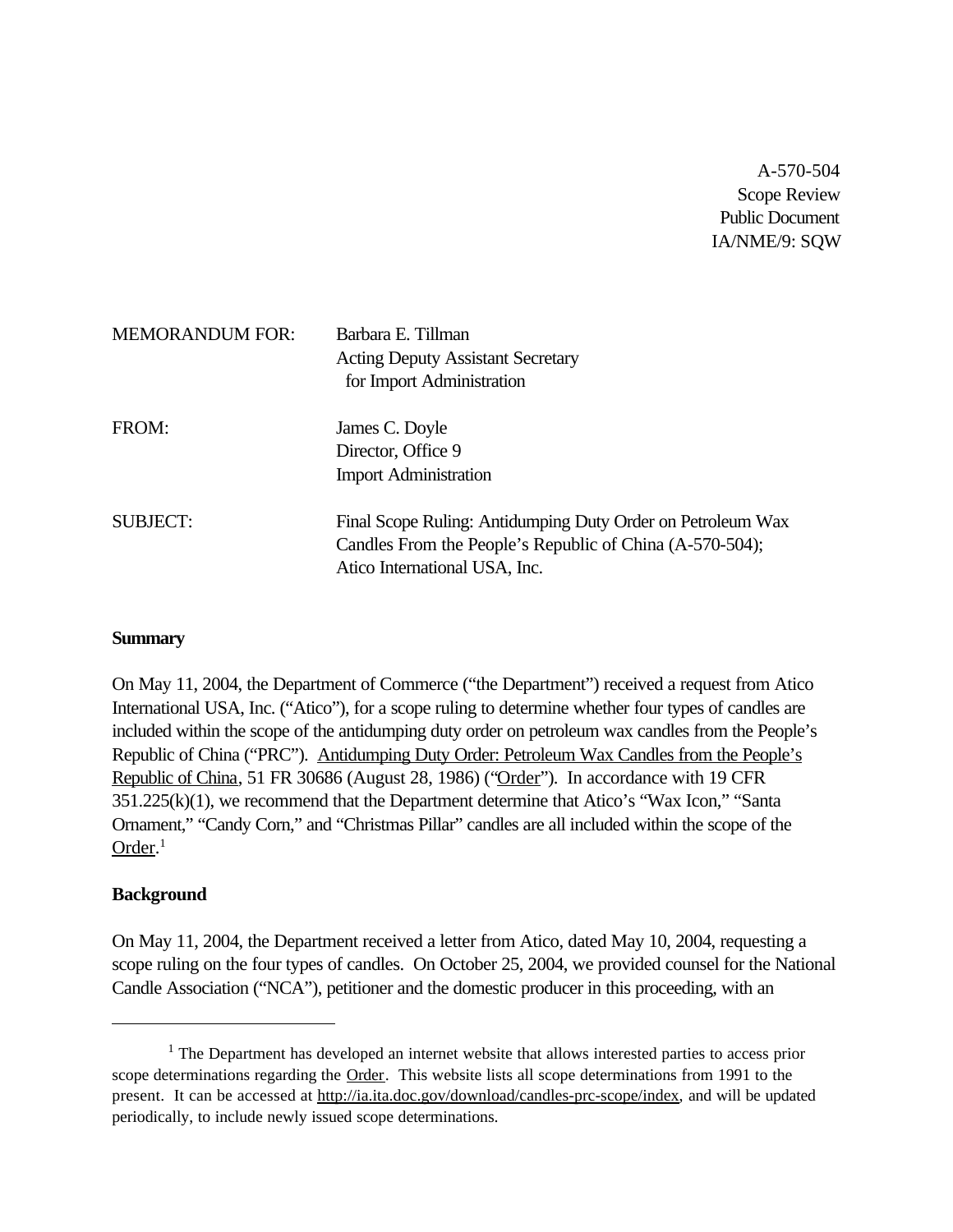opportunity to examine the samples Atico provided in its scope ruling request (see October 25, 2004, memorandum to the file entitled "Meeting with Petitioner's Counsel and Viewing of Samples"). On November 5, 2004, NCA submitted comments on Atico's scope ruling requests.

#### **Atico's Scope Request**

Atico argues that all four of its candles should fall outside the scope of the Order because they are either (a) holiday candles or (b) in the shape of identifiable objects, thus making them eligible for the novelty exception.

#### **a. Product Descriptions**

The following are excerpts from Atico's descriptions of its candles from its May 11, 2004, submission:

#### **"Wax Icon" (Item Number W72L2153)**

Atico's Wax Icon candle...features an angel icon raised and inlaid into the candle. The angel is depicted together with other Christmas symbols including mistletoe and holly, as well as snowflakes which are dispersed around the circumference of the candle. This candle is liberally decorated with these molded and painted decorative holiday designs which are identifiable from all angles.

#### **"Santa Ornament" (Item Number C-74-Q-2073)**

The "Santa Ornament" candle...{is a} spherical candle {and} metallic gray in color. {It} is decorated with Santa Claus in a sleigh being pulled by reindeer through a wintry scene. The scene also includes pine trees, falling snow and a snowman. These holiday-specific designs cover the entire candle making them easily identifiable and their removal would cause significant damage to the candle. The spherical shape of this candle is intended to evoke a hanging Christmas tree ornament.

#### **"Candy Corn" (Item Number C79H-0517)**

The "Candy Corn" candle {includes} white, orange and yellow color schemes and the shape of the candle is unmistakably that of a candy corn. {It is} specifically designed for the Halloween holiday. The candy corn shape, as well as its colors and designs, are identifiable from all sides of the candle and could not be removed without completely damaging the candle.

#### **"Christmas Pillar" (Item Number W72L2060)**

The "Christmas Pillar" candle...is completely surrounded with raised holly images. The holly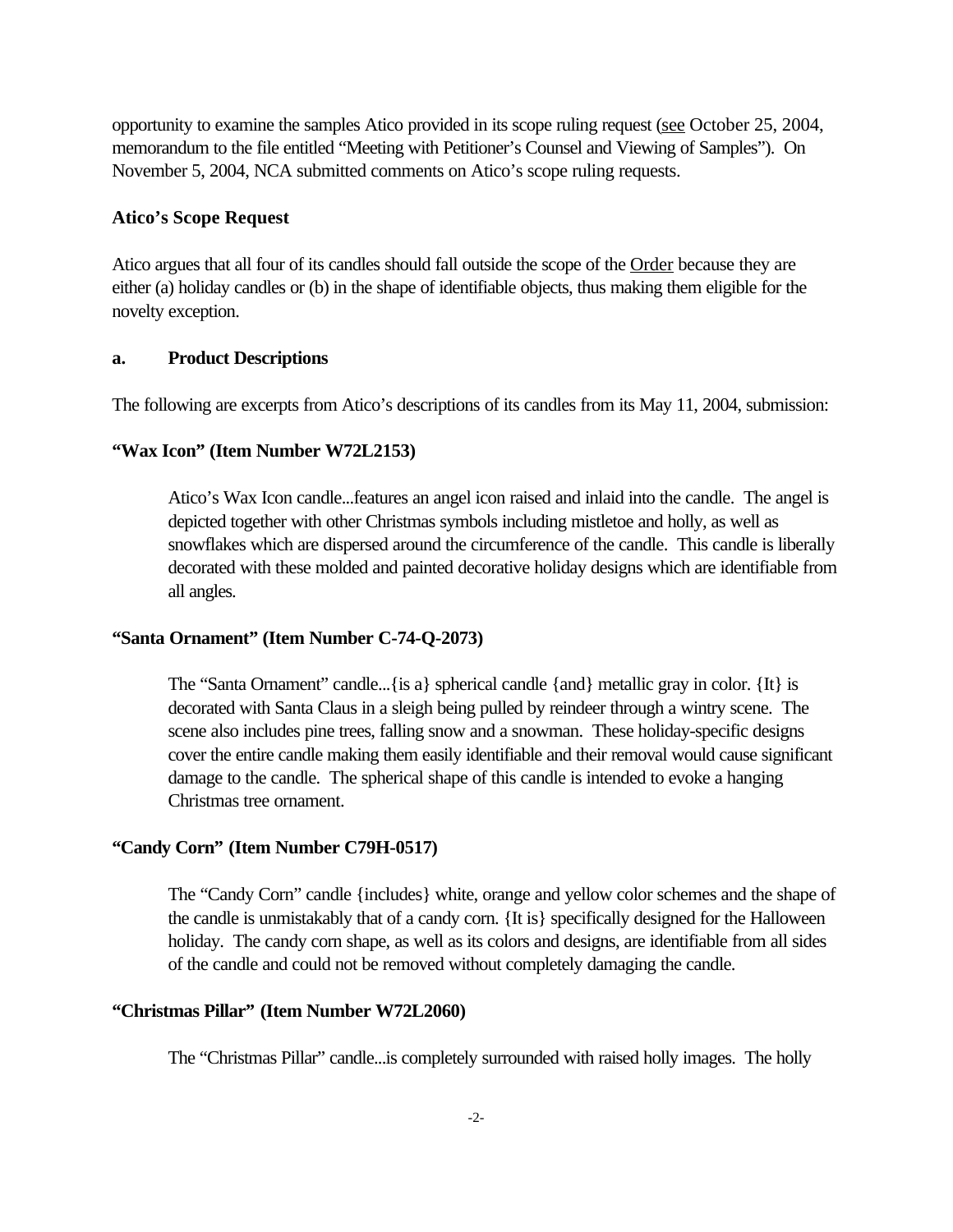decorations represent images that are visible from multiple angles. The holly green leaves and red berries are also easily recognizable as holly.

## **b. Scope Request**

To support its argument that its candles qualify for the novelty exception, Atico quotes from the notice which the Department issued to the U.S. Customs Service (now renamed U.S. Customs and Border Protection ("CBP")) in connection with a July 1987 scope determination concerning an exception from the Order for novelty candles, which states:

The Department of Commerce has determined that certain novelty candles, such as Christmas novelty candles, are not within the scope of the antidumping duty order on petroleum-wax candles from the People's Republic of China ("PRC"). Christmas novelty candles are candles specially designed for use only in connection with the Christmas holiday season. This use is clearly indicated by Christmas scenes and symbols depicted in the candle design. Other novelty candles not within the scope of the order include candles having scenes or symbols of other occasions (*e.g.*, religious holidays or special events) depicted in their designs, figurine candles, and candles shaped in the form of identifiable objects (*e.g.*, animals or numerals).

See Petroleum-Wax Candles from the People's Republic of China - Antidumping - A-570-504; C.I.E. -212/85, September 21, 1987; Letter from the Director, Office of Compliance, to Burditt, Bowles & Radzius, Ltd., July 13, 1987 ("CBP Notice").

Atico included a sample of each candle with its scope request, and also included photographs with its May 11, 2004, submission.

## **NCA Comments**

In its comments, the NCA retraces the history of this antidumping duty order, including the import surges and resultant injury suffered by domestic manufacturers which prompted the original September 1985 antidumping petition. The NCA contends that the antidumping statute and antidumping duty orders are remedial in nature and exceptions to them should be construed as narrowly as possible to preserve the efficacy of the Order. In support of its assertion, the

NCA cites a Court of International Trade ("CIT") decision, which states that ". . . a candle must be specifically designed for use only in connection with a religious holiday or special event to fall within the novelty candle exception." See Russ Berrie, Inc. v. United States, 57 F. Supp. 2d 1184, 1194 (CIT 1999). Thus, the NCA argues that the Department narrowly limited the novelty candle exception to figurine candles, candles shaped in the form of identifiable objects, and candles specifically designed for use only in connection with the holiday season.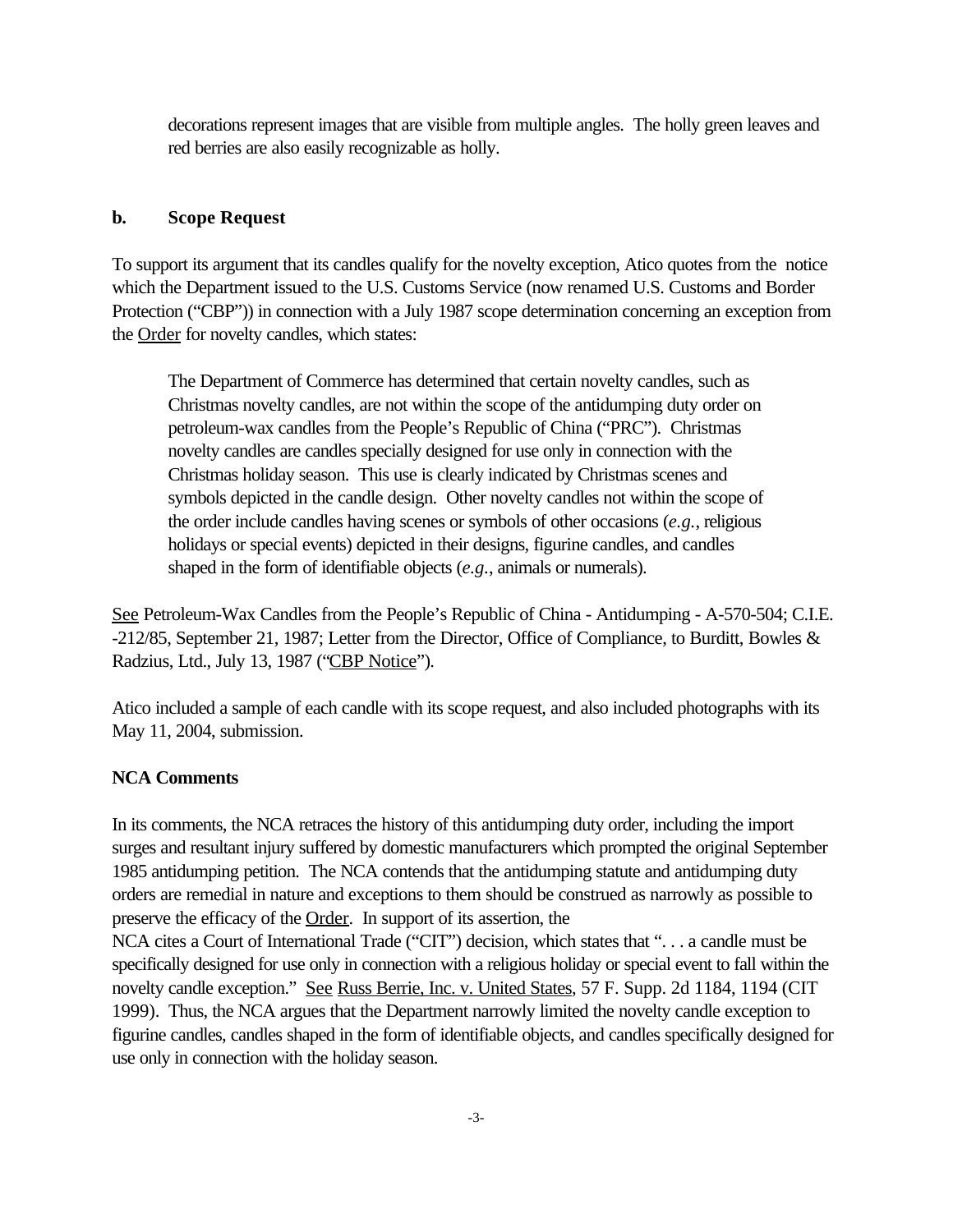The NCA argues that all of Atico's candles are petroleum wax candles made in the PRC having fiber or paper-cored wicks and thus fall specifically within the Order. The NCA contends that the candles are not in the shape of identifiable objects, nor are they designed for use only in connection with any specific holiday. Therefore, the NCA contends, these candles should be included within the scope of the Order.

The NCA argues that the "Wax Icon" candle contains the angel design only on one side of the candle (i.e., the angel cannot be viewed from all sides of the candle). Further, the NCA contends that angel designs are not specific to the Christmas holiday. See Final Scope Ruling – Antidumping Duty Order on Petroleum Wax Candles From the People's Republic of China (A-570-504); JC Penney Purchasing Corp. (May 21, 2001) ("IC Penney Corp."). Thus, the NCA contends that there is nothing in the design of the candle that limits its use to a specific holiday, and it should therefore be included within the scope of the Order.

The NCA argues that the "Santa Ornament" candle is "simply a round candle" that contains nothing to indicate that it is identifiable as a Christmas tree ornament. Further, the NCA notes that although a Santa Claus design appears on the candle, the design cannot be viewed from multiple angles, and the rest of the winter scenes are not limited to the Christmas holiday. Therefore, because the holidayspecific design cannot be viewed from multiple angles, the candles should fall within the scope of the Order.

The NCA argues that the "Candy Corn" candle is not recognizable as candy corn, and that there is nothing in the design to limit its use to the Halloween holiday. Therefore, the NCA contends that this candle should fall within the scope of the Order.

The NCA argues that the "Christmas Pillar" candle's design is not easily recognizable as holly leaves, contending that "the design on the top of the candle appears to be green leaves with red spots that are not connected to the leaves or branches" whereas real holly contains berries that "are connected to the stem of a holly sprig." Therefore, the NCA contends that this candle should fall within the scope of the Order.

The NCA notes that Atico's candles compete in the same channels of trade as the candles subject to the Order, and that their sale without the antidumping duty will severely injure the U.S. candle producers. The NCA further notes the long-standing efforts by candle importers to "expand the 'novelty candle' loophole in the Order through a continuing stream of scope requests, causing the Order on PRC candles to be subjected to over seventy Final Scope Rulings and many more requests." The NCA maintains that the success of the scope requests in eroding the Order has resulted in significant increases in the volume of PRC candles coming into the United States. The NCA claims that Atico is now asking the Department to narrow the scope of the Order so that everyday candles are not included within the scope of the Order, claiming that they are novelty candles. Finally, the NCA argues that the Department does not have the legal authority to narrow the scope of the Order.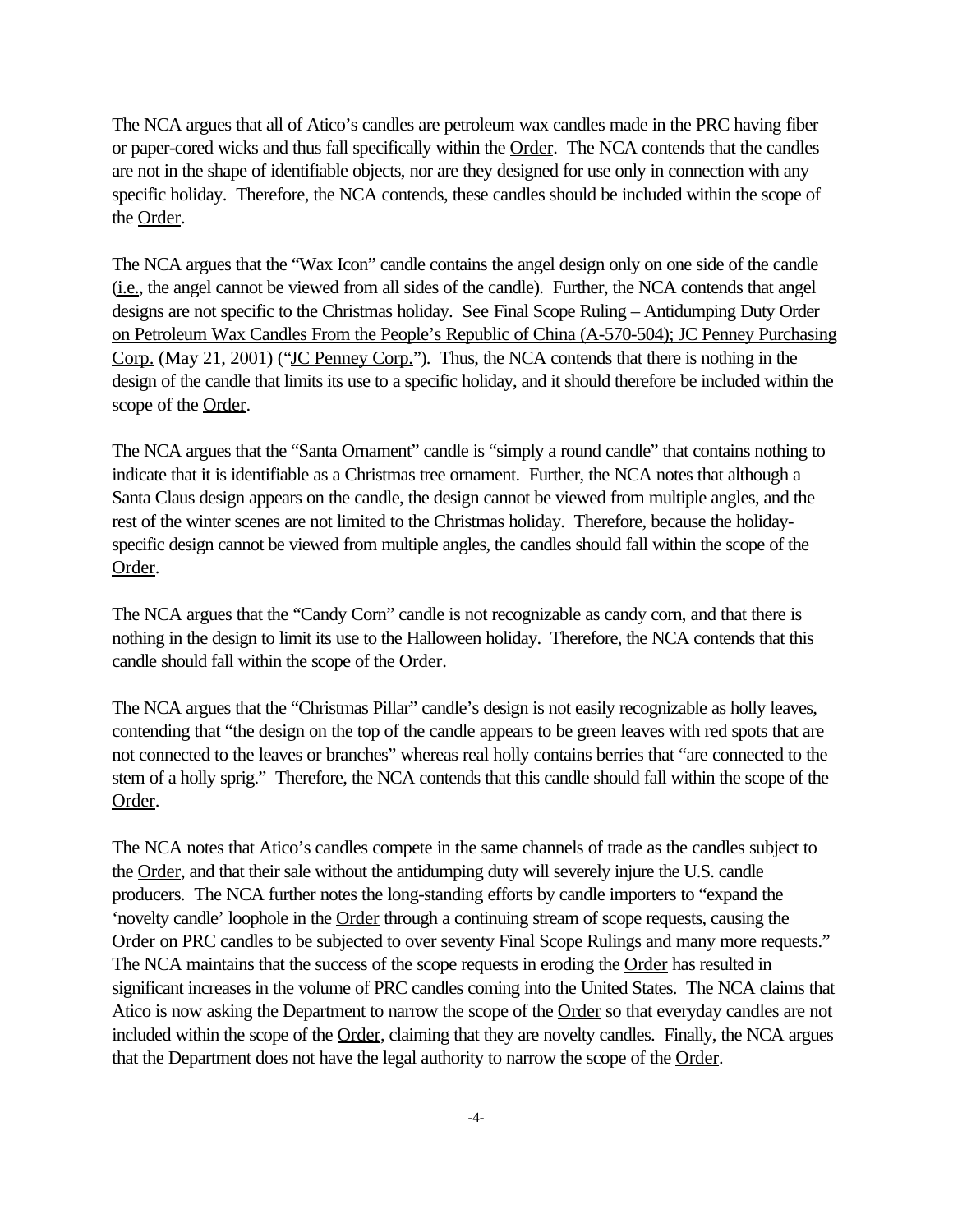## **Legal Framework**

The regulations governing the Department's antidumping scope determinations are found at 19 CFR 351.225 (2002). On matters concerning the scope of an antidumping duty order, the Department first examines the descriptions of the merchandise contained in the petition, the initial investigation, and the determinations of the Secretary (including prior scope determinations) and the U.S. International Trade Commission ("ITC"). This determination may take place with or without a formal inquiry. If the Department determines that these descriptions are dispositive of the matter, the Department will issue a final scope ruling as to whether or not the subject merchandise is covered by the order. See 19 CFR 351.225(k)(1).

Conversely, where the descriptions of the merchandise are *not* dispositive, the Department will consider the five additional factors set forth at 19 CFR 351.225(k)(2). These criteria are: (1) the physical characteristics of the merchandise; (2) the expectations of the ultimate purchasers; (3) the ultimate use of the product; (4) the channels of trade in which the product is sold; and (5) the manner in which the product is advertised and displayed. The determination as to which analytical framework is most appropriate in any given scope inquiry is made on a case-by-case basis after consideration of all evidence before the Department.

In the instant case, the Department has evaluated Atico's request in accordance with 19 CFR 351.225(k)(1) and finds that the descriptions of the products contained in the petition, the initial investigation, and the determinations of the Secretary (including prior scope determinations) and the ITC are dispositive with respect to Atico's "Wax Icon," "Santa Ornament," "Candy Corn," and "Christmas Pillar" candles. Therefore, for these candles, the Department finds it unnecessary to consider the additional factors set forth at 19 CFR 351.225(k)(2).

Documents and parts thereof from the underlying investigation that the Department deemed relevant to this scope ruling were made part of the record of this determination and are referenced herein. Documents that the Department did not present, or place on the record, do not constitute part of the administrative record for this scope determination.

In its petition of September 4, 1985, the NCA requested that the investigation cover:

{c}andles {which} are made from petroleum wax and contain fiber or paper-cored wicks. They are sold in the following shapes: tapers, spirals, and straight-sided dinner candles; rounds, columns, pillars; votives; and various wax-filled containers. These candles may be scented or unscented ... and are generally used by retail consumers in the home or yard for decorative or lighting purposes.

See Antidumping Petition (September 4, 1985), at 7.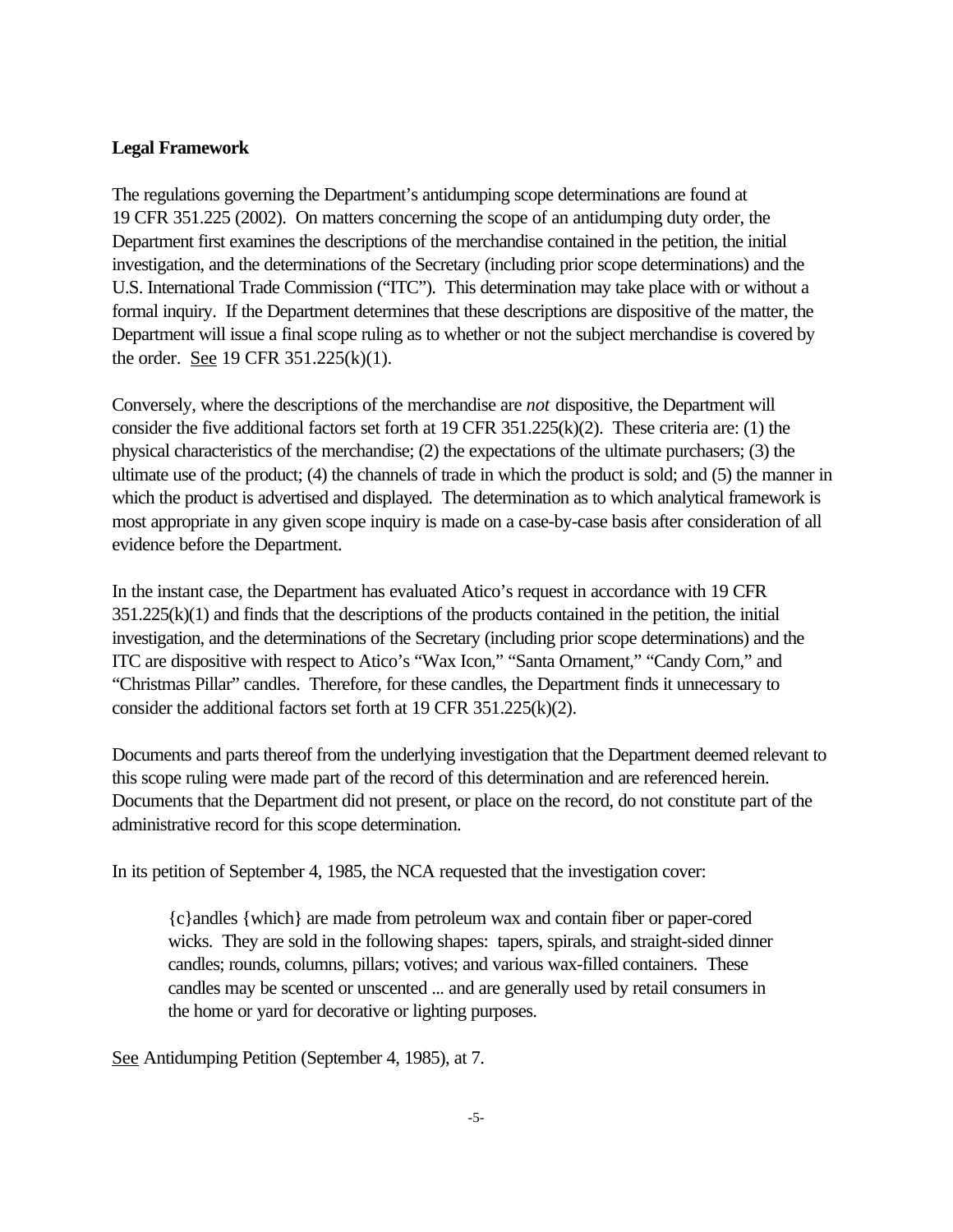The Department defined the scope of the investigation in its notice of initiation. This scope language carried forward without change through the preliminary and final determinations of sales at less than fair value and the eventual antidumping duty order:

{c}ertain scented or unscented petroleum wax candles made from petroleum wax and having fiber or paper-cored wicks. They are sold in the following shapes: tapers, spirals, and straightsided dinner candles; rounds, columns, pillars, votives; and various wax-filled containers.

See Petroleum Wax Candles from the People's Republic of China: Initiation of Antidumping Duty Investigation, 50 FR 39743 (September 30, 1985); Petroleum Wax Candles from the People's Republic of China: Preliminary Determination of Sales at Less Than Fair Value, 51 FR 6016 (February 19, 1986); Petroleum Wax Candles from the People's Republic of China: Final Determination of Sales at Less Than Fair Value, 51 FR 25085 (July 10, 1986) ("Final Determination"); and Order.

The ITC adopted a similar definition of the "like product" subject to its determinations, noting that the investigations did not include "birthday, birthday numeral and figurine type candles." See Candles from the People's Republic of China: Determination of the Commission in Investigation No. 731-TA-282 (Final), Publication 1888 (August 1986) ("ITC Determination"), at 4, note 5, and A-2.

Also of relevance to the present scope inquiry is the Department's instructions to The U.S. Customs Service (now renamed U.S. Customs and Border Protection ("CBP")) (see Letter from the Director, Office of Compliance, to Burditt, Bowles & Radzius, Ltd., July 13, 1987 ("CBP Notice") issued in connection with a July 1987 scope determination concerning an exception from the Order for novelty candles, which states:

The Department of Commerce has determined that certain novelty candles, such as Christmas novelty candles, are not within the scope of the antidumping duty order on petroleum-wax candles from the People's Republic of China (PRC). Christmas novelty candles are candles specially designed for use only in connection with the Christmas holiday season. This use is clearly indicated by Christmas scenes and symbols depicted in the candle design. Other novelty candles not within the scope of the order include candles having scenes or symbols of other occasions (*e.g.*, religious holidays or special events) depicted in their designs, figurine candles, and candles shaped in the form of identifiable objects (*e.g.*, animals or numerals).

See CBP Notice (emphasis added).

When determining whether a particular product claimed as a novelty candle is within the scope of the Order, the Department's first line of inquiry is whether the shape of the candle falls within those shapes listed by the inclusive language of the Order's scope, *i.e.*, "tapers, spirals, and straight-sided dinner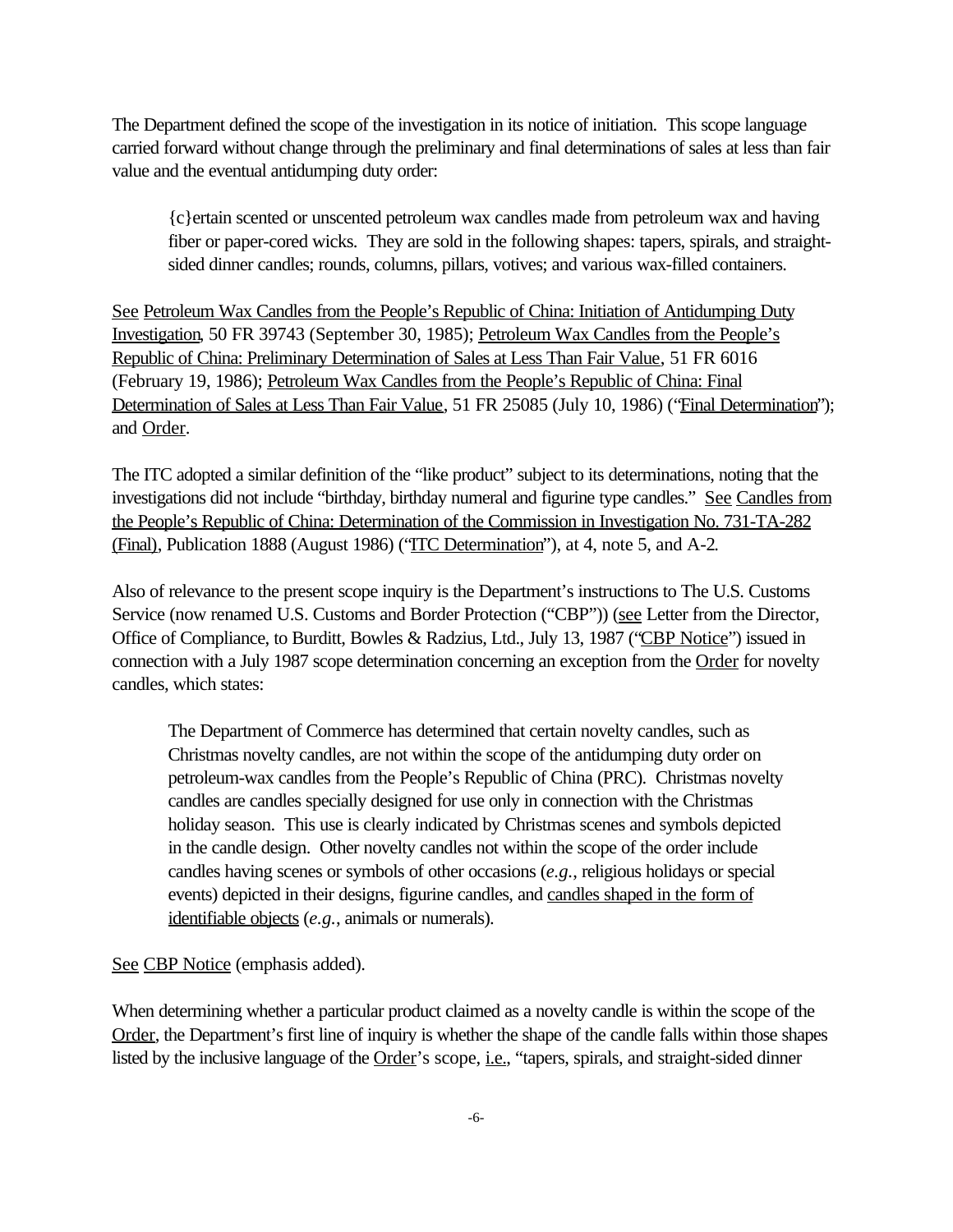candles; rounds, columns, pillars, votives; and various wax-filled containers." If a candle falls within one of the above-delineated shapes, it will be determined to be within the Order's scope. Candles of a shape not listed by the inclusive language of the Order's scope will then be evaluated to determine whether they are "scented or unscented petroleum wax candles made from petroleum wax and having fiber or paper-cored wicks."

In November 2001, the Department changed its practice on the issue of candle shapes. See Final Scope Ruling – Antidumping Duty Order on Petroleum Wax Candles From the People's Republic of China (A-570-504); JCPenney (November 9, 2001) ("JCPenney Ruling"). In this ruling, the Department reviewed the text of the scope of the Order, beginning with the text of the first sentence of the scope which covers "{c}ertain scented or unscented petroleum wax candles made from petroleum wax and having fiber or paper-cored wicks." See Order. The text following this broad inclusive sentence provides a list of shapes; this list is not modified by any express words of exclusivity. The result of our prior practice of not including within the scope of the Order candles of a shape other than those specifically listed in the Order was inconsistent with the fact that the candles were "scented or unscented petroleum wax candles made from petroleum wax and having fiber or paper-cored wicks."<sup>2</sup> In the JCPenney Ruling, the Department determined to revise this practice because it had the effect of narrowing the broad coverage of the first sentence of the Order's scope. The list of shapes in the second sentence of the Order's scope does not provide a textual basis for such a narrowing of the coverage of the first sentence of the Order's scope. Accordingly, to give full effect to the first sentence of the inclusive language of the scope, the Department now will normally evaluate whether candles of a shape not listed by the inclusive language of the Order's scope are scented or unscented petroleum wax candles made from petroleum wax and having fiber or paper-cored wicks.

This approach of evaluating such candles in light of the entire text of the Order's scope is in keeping with the opinion of the Court of International Trade ("CIT"), noting that a better approach in scope rulings is to avoid subjective issues of intent and, instead, look to the petition's language to determine whether the class or kind of merchandise at issue was expressly included. Duferco Steel, Inc. v. United States, 146 F. Supp. 2d 913 (CIT 2001) ("Duferco Steel"). Such an approach is a departure from past CIT precedent that required the Department to give ample deference to the NCA's intent when examining a petition's description of the subject merchandise. See, e.g., Torrington Co. v. United States, 995 F. Supp. 117, 121 (CIT 1998).

Although the specific scope decision in Duferco Steel has been overturned by the United States Court

<sup>&</sup>lt;sup>2</sup> See, e.g., Final Scope Ruling - Antidumping Duty Order on Petroleum Wax Candles From the People's Republic of China (A-570-504); Endar Corp. (January 11, 2000) ("Endar") ("dragonfly" candle, in the shape of a rough-hewn stone with a dragon fly carved on top, not within scope because it is of a shape not listed by the scope), and Final Scope Ruling – Antidumping Duty Order on Petroleum Wax Candles From the People's Republic of China (A-570-504); American Drug Stores, Inc. (March 16, 1998) (sphere or ball-shaped candle not within scope because it is a shape not listed by the scope).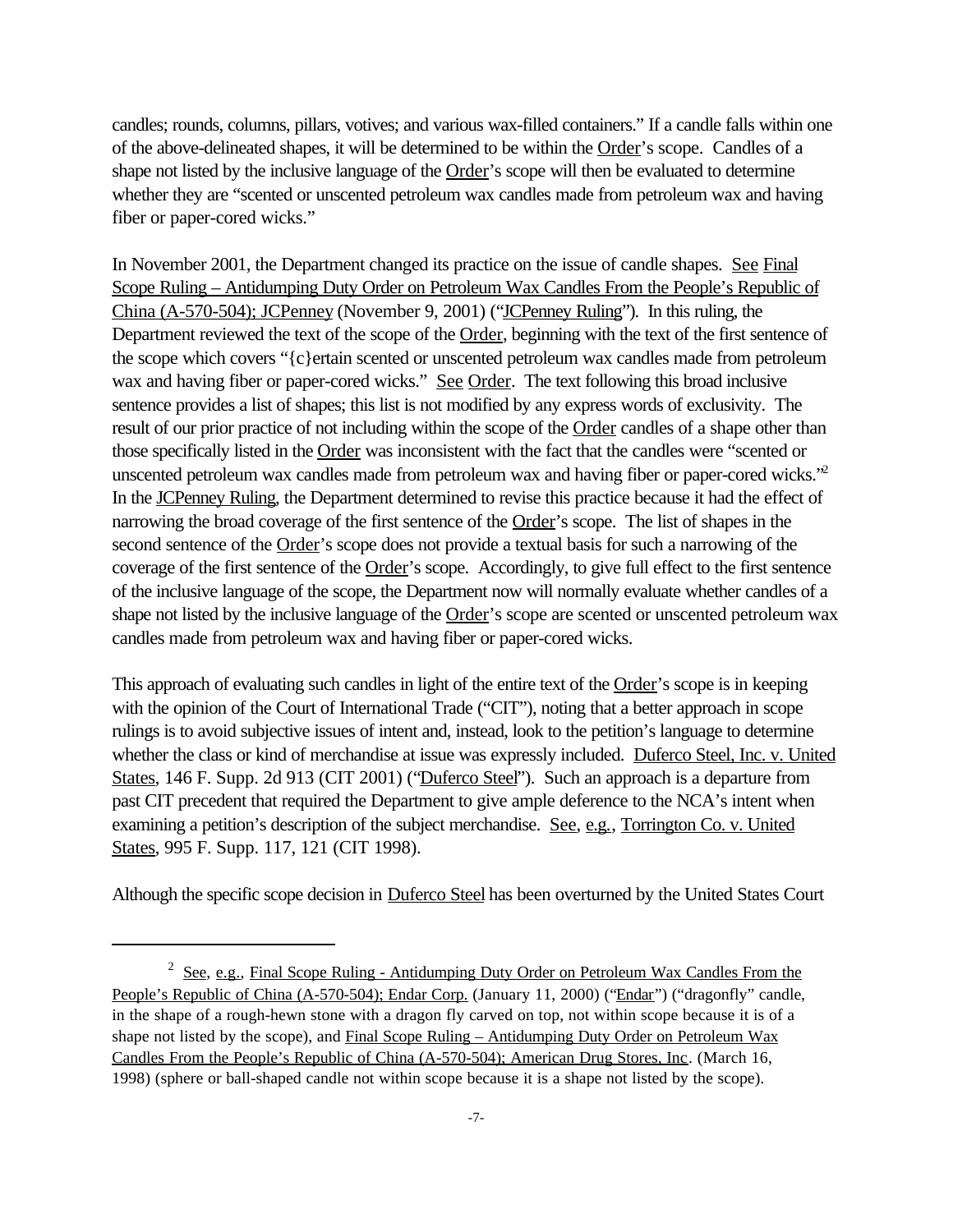of Appeals of the Federal Circuit ("CAFC") in Duferco Steel, Inc. v. United States, 296 F.3d 1087 (Fed. Cir. July 12, 2002) ("Duferco Steel II"), we do not believe that the CAFC's decision undermines the Department's decision in the **JCPenney Ruling**. The plain language of the scope of the Order clearly states "{c}ertain scented or unscented petroleum wax candles made from petroleum wax and having fiber or paper-cored wicks . . . sold in the following shapes: tapers, spirals, and straight-sided dinner candles; rounds, columns, pillars, votives; and various wax-filled containers" are included within the scope of the <u>Order</u>. Thus, the **Order** offers a descriptive list of the shapes of candles included within the Order, but, as the courts have recognized, there is no requirement that every single product covered must be identified in the scope. More specifically, the CAFC has stated that "the petitions that led to the issuance of the order did not need to specifically identify the {product} in order to cover {it}; our precedent, to say nothing of the regulations, makes clear that neither a petition nor an antidumping or countervailing duty order requires that level of specificity."<sup>3</sup> The CAFC further stated "{a}s a matter of law, a petition need not list the entire universe of products . . . in order {for the petition} to cover those products."<sup>4</sup> Thus, as applied to this Order, there is no requirement, nor is it possible, for all the shapes of candles to be listed.<sup>5</sup> In fact, if the list were exhaustive, there would have been no need for the Department to render a decision on novelty candles or any other candle that was not explicitly listed as a shape in the scope of the Order. However, the Department did render the novelty candle exception that offered a narrowly construed exception, leaving all other petroleum wax candles from the PRC covered by the Order.

If the Department determines that the candle is made from petroleum wax and has a fiber or papercored wick, but the candle possesses characteristics set out in the CBP Notice, it will not fall within the scope of the Order. In order for a candle to qualify for this exception, the characteristic which is claimed to render it a novelty candle (i.e., the shape of an identifiable object or a holiday-specific design) should be easily recognizable in order for the candle to merit not being included within the scope of the Order. Specifically, among other determining factors, the Department will examine whether the characteristic is identifiable from most angles and whether or not it is minimally decorative, e.g., small and/or singularly placed on the candle. If the identifiable object or holiday-specific design is not identifiable from most angles, or if the design or characteristic is minimally decorative, the Department may determine that the candle is included within the scope of the Order. See Final Scope Ruling – Antidumping Duty Order on Petroleum Wax Candles From the People's Republic of China (A-570-504); JCPenney Purchasing Corp. (May 21, 2001) ("JCPenney Corp. Ruling"); Final Scope Ruling – Antidumping Duty Order on Petroleum Wax Candles From the People's Republic of China

 $4 \underline{\text{Id}}$ .

<sup>3</sup> Novosteel SA v. United States, 284 F.3d 1261, 1264 (March 26, 2002).

<sup>&</sup>lt;sup>5</sup> See Petroleum Wax Candles from China, USITC Pub. No. 3226 Investigation No. 731-TA-282 (Review) (August 1999) ("USITC Pub. No. 3226"), at 18 ("Candles come in a wide variety of shapes and sizes. Major U.S. candle manufacturers reportedly will offer 1,000 to 2,000 varieties of candles in their product lines.").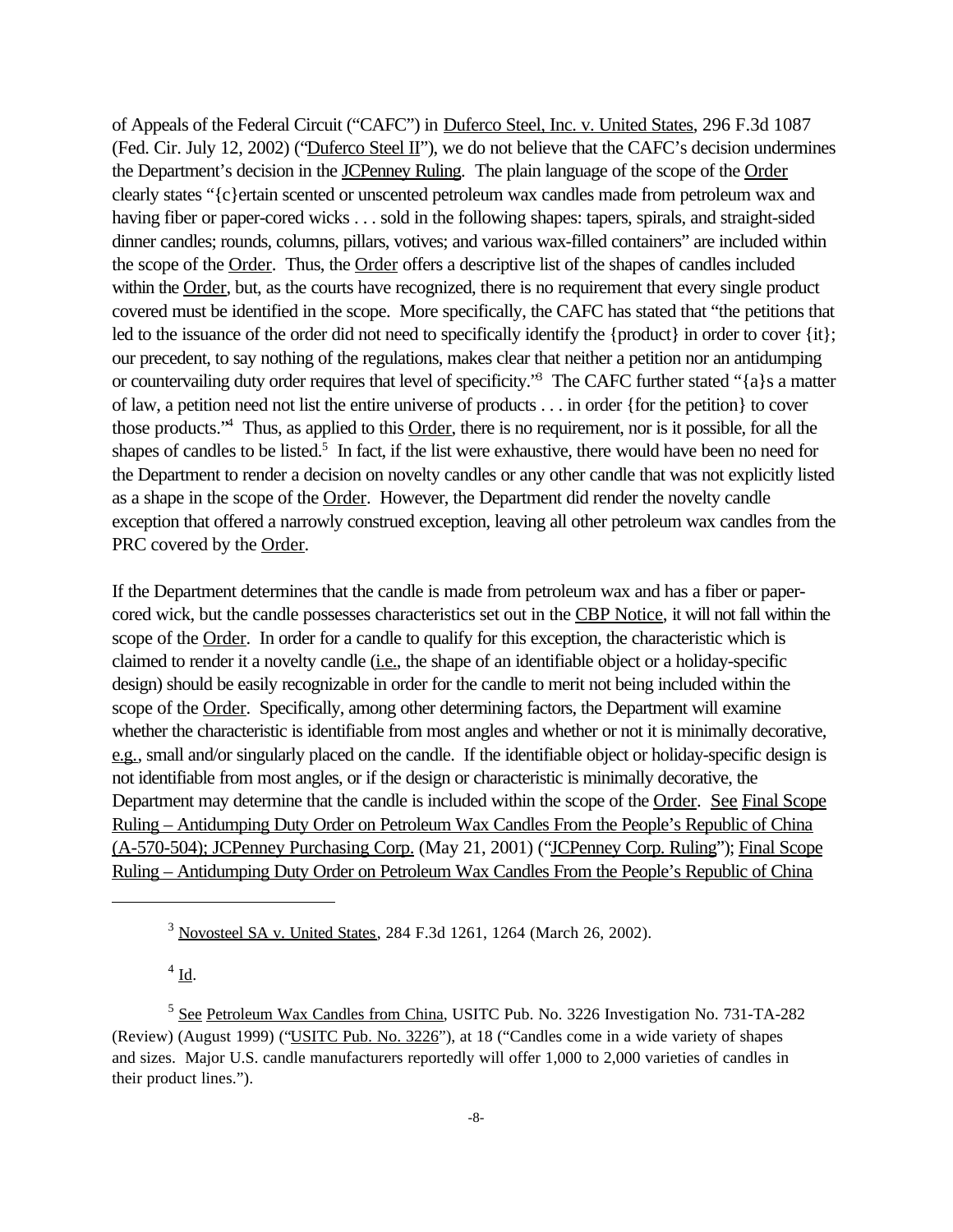(A-570-504); San Francisco Candle Co. (Feb. 12, 2001) ("SFCC"); and Endar. If a candle does not possess the characteristics set out in the July 1987 novelty candle exception, and it is a scented or unscented petroleum wax candle made from petroleum wax and having fiber or paper-cored wick, the Department will determine that the candle is within the scope of the Order.

#### **Analysis**

With respect to the instant request, we find that for the reasons outlined below, Atico's "Wax Icon," "Santa Ornament," "Candy Corn," and "Christmas Pillar" candles are all included within the scope of the Order. We find that the "Wax Icon" and "Santa Ornament" candles are included within the scope of the Order because they are not in the shape of identifiable objects and their holiday-specific designs (i.e., holly leaf and berry design and Santa Claus image, respectively) cannot be viewed from multiple angles. We find that the "Candy Corn" candle is included within the scope of the Order because it is not recognizable as candy corn, (and thus it is not in the form of an identifiable object). Finally, we find that the "Christmas Pillar" candle falls within the scope because its alleged holiday-specific design (*i.e.*, holly leaf and berry design) does not accurately portray a true holly leaf and berry design, and therefore the candle does not qualify as a holiday candle.

#### **"Wax Icon"**

Atico contends that its "Wax Icon" petroleum wax candle is a novelty candle, arguing that because it incorporates an angel, holly leaves and berries, and snowflakes on the candle, it should be included within the novelty exception because it is a holiday candle. Although we note that Atico's "Wax Icon" candle contains holly, which the CIT has determined to be associated with the Christmas holiday (see Springwater v. United States, 20 CIT 1292 (1996) ("Springwater")), the holly leaf and berry symbol is only present on the front side of the candle. We note that angels (one of which is present on the front side of the candle) and snowflakes (which are present on all sides of the subject candle) are not specific to a certain holiday or special event. (See JC Penny Corp., in which the Department determined that angels are not associated with a specific holiday.) The Department has also determined that snowflakes are not identified with a specific holiday (see Final Scope Ruling – Antidumping Duty Order on Petroleum Wax Candles From the People's Republic of China (A-570-504); American Greetings Corp. (May 4, 2000)). Because the holly leaf and berry design is the only characteristic on this candle that is specific to the Christmas holiday and is only visible on the front side of the candle, the fact that the snowflakes are dispersed throughout the candle on all sides does not render the candle a "holiday candle." Rather, the characteristics that make a particular candle a "holiday candle" must be visible from multiple angles (see SFCC). Therefore, we disagree that Atico's "Wax Icon" candle represents a holiday candle. Thus, the Department finds that this candle does not fall within the July 1987 novelty candle exception and, for the above reasons, we find that this candle is within the scope of the Order.

#### **"Santa Ornament"**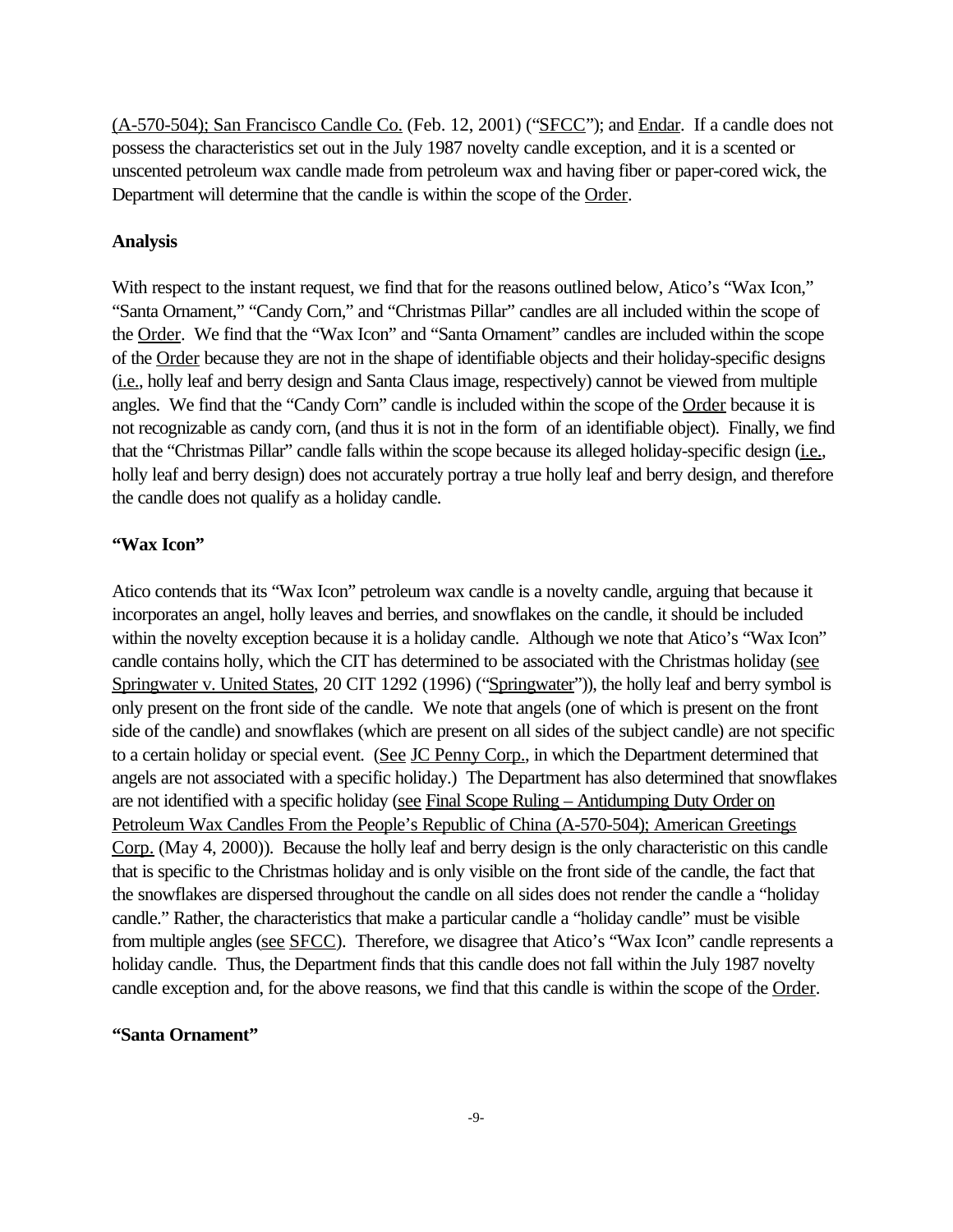Atico contends that the subject "Santa Ornament" petroleum wax candle, with a fiber or paper-cored wick, should be excluded from the Order due to either its shape in the form of an identifiable object or its incorporation of a holiday-specific theme. Atico argues that the candle's spherical shape, which it claims is in the shape of a Christmas tree ornament, would qualify it under the novelty exception as an identifiable object. In addition, Atico notes that the decorative scene of Santa Claus being pulled by reindeer through a wintry scene painted onto the candle qualifies it for the holiday novelty exception. We disagree with both Atico's identifiable object and holiday novelty arguments. Atico claims that its candle is in the form of an identifiable object, and we note that the Department has ruled that Christmas tree ornaments do represent bona fide identifiable objects (see Final Scope Ruling – Antidumping Duty Order on Petroleum Wax Candles From the People's Republic of China (A-570-504); Endar Corp. (April 7, 1999), in which the Department determined that certain "tree ball ornaments" are not included within the scope of the Order). However, the fact that this candle is spherical in shape does not automatically qualify it as a being in the shape of a Christmas "tree ball ornament." The "Santa Ornament" candle is not identifiable as a Christmas tree ornament, it is simply a round, a shape specifically included within the scope of the Order. On the holiday novelty argument, we note that although Santa Claus has been specifically identified with the Christmas holiday in the past (see JC Penney Corp.), in the "Santa Ornament" candle the Santa Claus image is a rudimentary representation of Santa Claus (e.g., the Santa Claus image portrayed does not include details, such as facial or wardrobe features, that would specifically identify the image as Santa Claus). Further, the Santa Claus image is only visible from one angle (i.e., the front) (see SFCC). The rest of the candle, which includes images of a snowman, snow and trees, does not contain any item that the Department has previously determined to be specific to the Christmas holiday. Thus, the Department finds that this candle does not fall within the July 1987 novelty candle exception. Therefore, for the aforementioned reasons, we find that this candle is within the scope of the Order.

#### **"Candy Corn"**

Atico contends that the subject "Candy Corn" petroleum wax candle, with a fiber-cored wick, is a novelty candle that, due to its shape and color scheme, is easily identifiable as a piece of candy corn. Atico also maintains that the subject candle is specifically designed for the Halloween holiday. We disagree with both of Atico's assertions. First, we disagree that candy corn is associated specifically with the Halloween holiday, as there is nothing inherent about candy corn that limits its use to this particular holiday. Second, we disagree that the "Candy Corn" candle is shaped in the form of an identifiable object – it is simply a conical-shaped candle. The Department has previously ruled that candles in the form of geometric shapes are included within the scope of the Order (see Final Scope Ruling – Antidumping Duty Order on Petroleum Wax Candles From the People's Republic of China (A-570-504); Mervyn's (December 9, 1996), in which the Department determined that certain cubeshaped candles are included within the scope of the Order). In this case, we find that the "Candy Corn" candle is simply shaped in the form of a geometric shape (i.e., a cone). The combination of the colors of the orange, yellow, and white band around the candle do not render this candle identifiable as a piece of candy corn. See e.g., Final Scope Ruling; Antidumping Duty Order on Petroleum Wax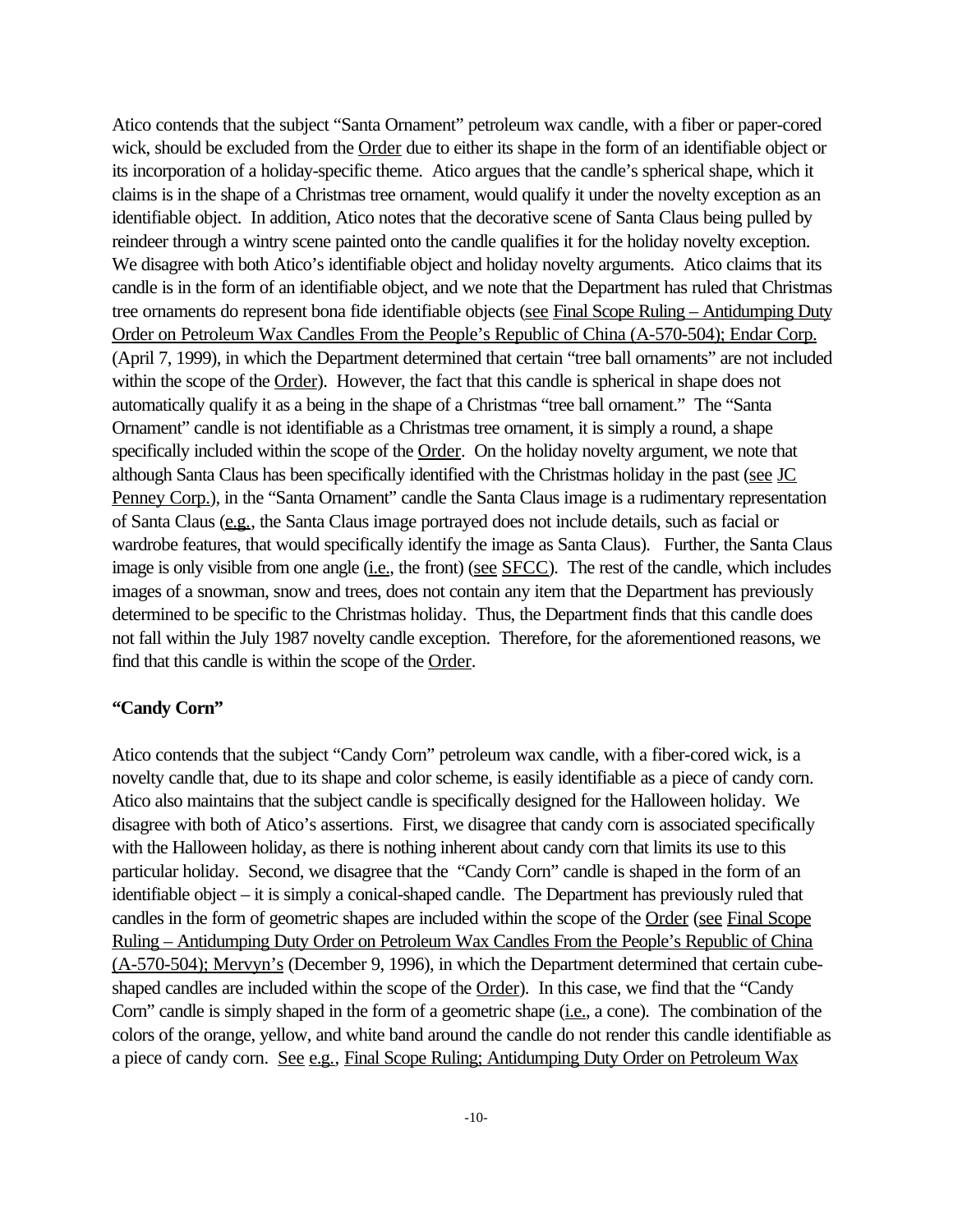Candles from the People's Republic of China (A-570-504); Atico International, Inc. (April 8, 2002) ("Atico 2002"), in which the Department determined that a decorated candle was not in the shape of an Easter Egg. Consistent with our practice, we find that the difference between a shape and an object is one of specificity. A shape is generally the characteristic surface or configuration of a thing, the outline or contour. See The American Heritage Dictionary of the English Language (Fourth Ed. 2000), reprinted at www.bartleby.com. An object is more specific, something perceptible by one or more senses, especially vision or touch, a material thing. See Atico 2002. Thus, we find that this candle is a multi-colored cone shape, not an identifiable object, and is thus not included within the July 1987 novelty candle exception. Therefore, for the aforementioned reasons, we find that this candle is included within the scope of the Order.

## **"Christmas Pillar"**

Atico contends that the subject "Christmas Pillar" petroleum wax candle, with a fiber-cored wick, is a novelty candle that, due to its incorporation of a holly leaf and berry design on the candle, should be included within the holiday novelty exception. However, we disagree that this candle's holly leaf and berry design represents an accurate portrayal of actual holly leaves and berries. Unlike actual holly plants, the design on this candle features leaves which fan out in all directions that are connected by long stems or sprigs, with clusters of berries that are not attached to these leaves or the sprigs. In addition, the leaves themselves do not resemble typical holly leaves. Instead, the leaves appear to be rudimentary depictions of holly which lack sufficient detail to be identified or easily recognized as holly. We therefore disagree with Atico that, due to its inclusion of a holiday-specific design (i.e., holly leaves and berries), this candle qualifies as a holiday novelty candle. We note that although the CIT has determined holly to be associated with the Christmas holiday (see Springwater), the holly leaf and berry design must resemble actual holly leaves and the holly leaves and berries must be grouped together (see SFCC v. U.S., 265 F. Supp. 2d 1374 (2003)). Therefore, we disagree with Atico's assertion that its "Christmas Pillar" candle incorporates a holiday-specific design and therefore qualifies as a holiday novelty candle. Thus, the Department finds that this candle does not fall within the July 1987 novelty candle exception, and is therefore included within the scope of the Order.

## **Summary**

Atico argues that the "Wax Icon," "Santa Ornament," "Candy Corn," and "Christmas Pillar" candles should all be exempt from the Order due to either the holiday novelty or identifiable object exceptions. For the reasons discussed above, we disagree with Atico's arguments on the "Wax Icon," "Santa Ornament," "Candy Corn," and "Christmas Pillar" candles. Therefore, we find that the "Wax Icon," "Santa Ornament," "Candy Corn," and "Christmas Pillar" candles are all included within the scope of the Order. These conclusions are consistent with the scope of the petition, the initial investigation, the determinations of the Secretary (including prior scope determinations), and the ITC.